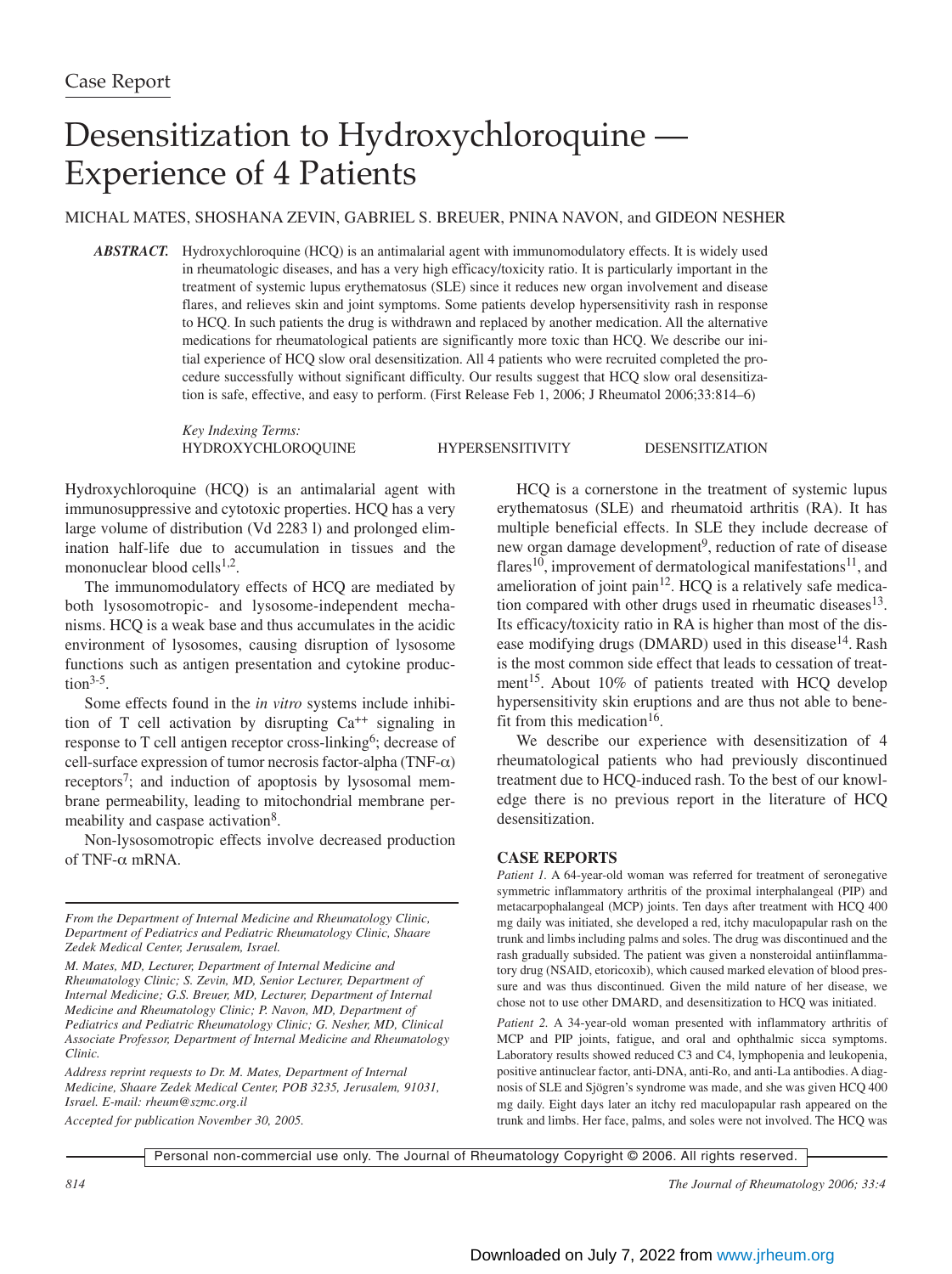withdrawn and antihistamine was given. The rash gradually subsided. After complete resolution of the rash, HCQ desensitization was performed.

*Patient 3.* A 21-year-old woman with polyarticular onset juvenile chronic arthritis since age 12 had a polyarticular flare while receiving 12.5 methotrexate weekly, 10 mg prednisone daily, and NSAID; HCQ was added and 2 weeks later she developed a maculopapular itchy rash on the trunk and limbs including the palms and soles. The drug was discontinued with gradual resolution of the rash. A few months later a rechallenge with 50 mg HCQ resulted in a maculopapular rash and mild dyspnea within 20 minutes, compatible with an IgE mediated response. After complete resolution of the rash HCQ desensitization was performed.

*Patient 4.* A 41-year-old woman was referred to the emergency department due to fever and polyarticular arthritis. Physical examination revealed mild arthritis over most of the PIP and MCP joints. Laboratory tests showed an elevated erythrocyte sedimentation rate as well as a positive antinuclear antibody at a titer of 1:320 with a homogenous pattern, and a positive antidsDNA. Anti-SSA and SSB were positive too. Radiography revealed small bilateral pleural effusions. A diagnosis of SLE was made and the patient was treated initially with NSAID. She was referred to the rheumatology clinic, where HCQ was added to her therapy. One week after the initiation of HCQ she experienced a diffuse itching with maculopapular rash over the trunk. HCQ was discontinued and prednisone was initiated. The rash gradually disappeared and the patient was referred for HCQ desensitization.

*Desensitization protocol and results.* The HCQ desensitization protocol we used was a slow oral protocol on an ambulatory basis. The patients were started on a daily dose of 1 ml of a suspension of 0.1 mg/ml. The dose was gradually increased as described in Table 1 to a final daily dose of 400 mg. Suspensions for the procedure were prepared by the hospital pharmacy from mashed HCQ tablets. All patients gave their consent to undergo desensitization.

All 4 patients completed the desensitization successfully to the final dose of 400 mg. The process was uneventful in 3 patients. Patient 2 suffered from a mild itch without a rash at the start of the procedure. She was treated with an antihistamine, which controlled the itch, and completed the desensitization without any additional adverse reactions. All patients currently use HCQ.

## **DISCUSSION**

HCQ is pivotal in the treatment of rheumatologic diseases. With its excellent efficacy/toxicity profile, it is unique among the drugs used in SLE and RA. About 10% of patients who

*Table 1.* Desensitization daily dosage for 4 patients with an allergic reaction to HCQ.

| Day            | Suspension HCQ,<br>mg/ml | Quantity given each day,<br>ml |
|----------------|--------------------------|--------------------------------|
| 1              | 0.1                      | 1                              |
| $\overline{2}$ | 0.1                      | 2                              |
| 3              | 0.1                      | 4                              |
| $\overline{4}$ | 0.1                      | 8                              |
| $5 - 11$       | 0.1                      | 10                             |
| 12             | 2                        | 1                              |
| 13             | $\mathfrak{2}$           | $\overline{2}$                 |
| 14             | $\overline{2}$           | $\overline{4}$                 |
| $15 - 21$      | $\overline{2}$           | 5                              |
| 22             | $\overline{2}$           | 10                             |
| 23             | $\overline{2}$           | 20                             |
| 24             | $\overline{2}$           | 40                             |
| $25 - 31$      | 200 mg tab               | Half a tablet                  |
| $32 - 36$      | 200 mg tab               | One tablet                     |
| $36-$          | 200 mg tab               | Two tablets                    |

take HCQ develop a rash. The rash can be of various types and is believed to be allergic in most cases<sup>16</sup>. In these patients HCQ is usually withdrawn and substituted with another medication. The frequently used alternative drugs are methotrexate, salazopyrine, and other DMARD in patients with RA, and steroids in patients with SLE. All these medications cause more side effects than HCQ and require frequent monitoring by blood tests. In addition, the option of prolonged treatment with NSAID for arthritis is less desirable now due to serious concern about their longterm safety $17$ .

Since none of the treatment options available is comparable to HCQ in terms of efficacy/safety and convenience, we decided to try desensitizing the allergic patients to HCQ.

Desensitization to medications is performed under circumstances where a good alternative drug is not available for an allergic patient. It has been done for decades for patients allergic to penicillin<sup>18</sup>. It was initially used only for IgE-mediated hypersensitivity, and later this method proved useful for non-IgE-mediated reactions such as aspirin hypersensitivity<sup>19</sup>, allopurinol<sup>20</sup>, and various other drugs.

The mechanism of tolerance induction by desensitization is not fully understood. Recent studies show a major role for a specific type of T cells called regulatory T cells  $(T_{res})$ . These are CD4+ CD25+ T cells with distinct cytokine-producing abilities and regulatory functions that suppress inflammation. An association between circulating CD4+CD25+  $T_{res}$  and tolerance to the causative inhalant allergens has been shown in humans<sup>21</sup>. The cytokines secreted by  $T_{reg}$  that are central in allergy suppression are interleukin-10 and transforming growth factor (TGF)-ß. Serial studies of patients before and after desensitization showed an increase in  $T_{\text{reg}}$  when exposed to the allergen after desensitization compared to before. This was also accompanied by clinical improvement in the patients' symptoms<sup>22</sup>. It is plausible to hypothesize that the same mechanism of tolerance induction involving  $T_{reg}$  also operates in the desensitization process for medications. Regardless of the mechanism, the procedure was effective and safe in our initial experience. Further study is needed to expand the experience and determine the mechanism of tolerance induction.

## **REFERENCES**

- 1. Brocks DR, Skeith KJ, Johnston C, et al. Hematologic disposition of hydroxychloroquine enantiomers. J Clin Pharmacol 1994;34:1088-97.
- 2. McLachlan AJ, Tett SE, Cutler DJ, Day RO. Disposition of the enantiomers of hydroxychloroquine in patients with rheumatoid arthritis following multiple doses of the racemate. Br J Clin Pharmacol 1993;36:78-81.
- 3. Fox RI. Mechanism of action of hydroxychloroquine as an antirheumatic drug. Semin Arthritis Rheum 1993;23 Suppl 1:82-91.
- 4. Fox RI, Kang HI. Mechanism of action of antimalarial drugs: inhibition of antigen processing and presentation. Lupus 1993;2 Suppl 1:S9-12.
- 5. van den Borne BE, Dijkmans BA, de Rooij HH, le Cessie S, Verweij CL. Chloroquine and hydroxychloroquine equally affect

Personal non-commercial use only. The Journal of Rheumatology Copyright © 2006. All rights reserved.